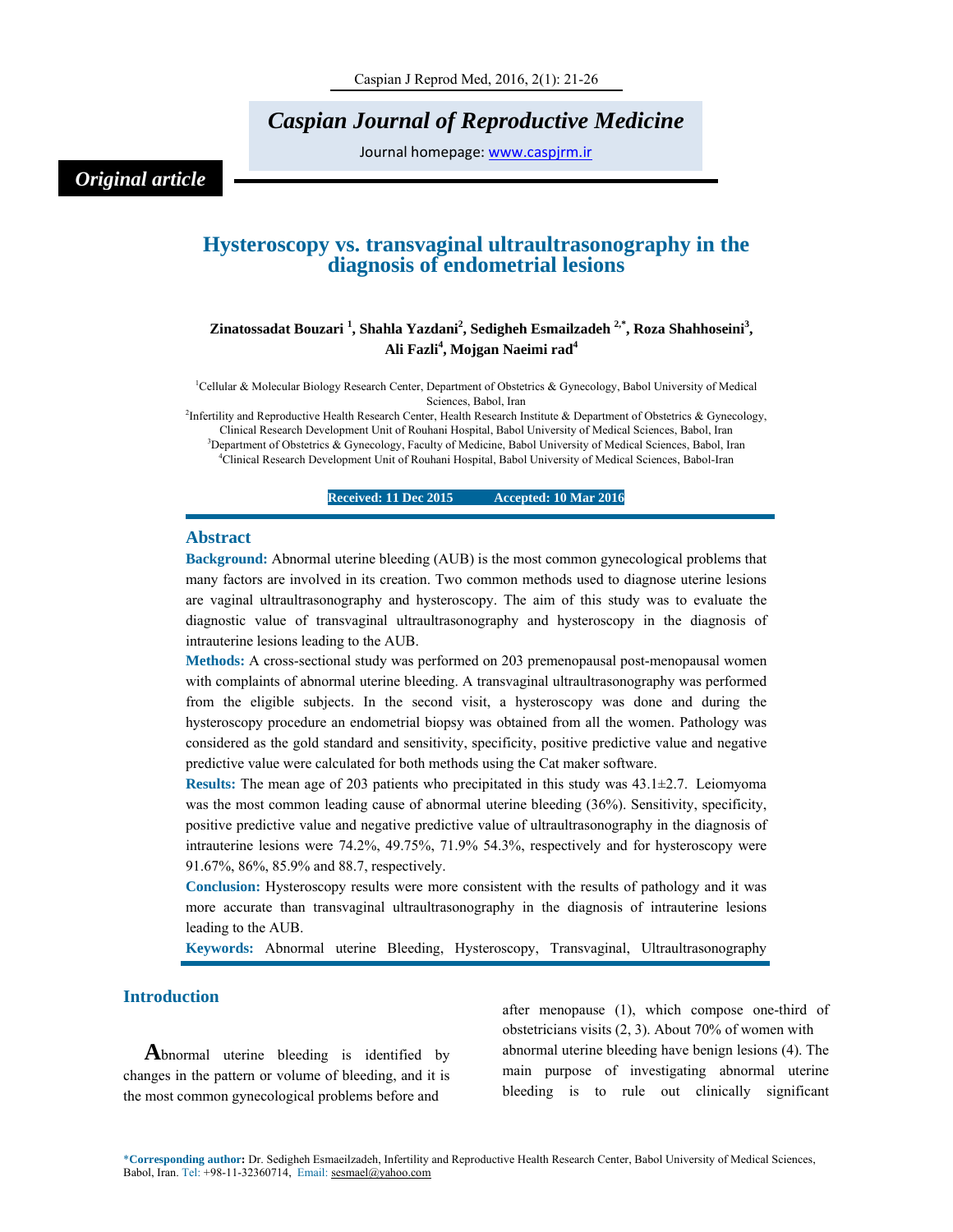

pathological conditions, such as endometrial cancer and hyperplasia (5).

In the past, mainly diagnosis of intrauterine abnormalities was performed by diagnostic dilatation and curettage endometrial (6). It is generally agreed that there are three methods to assess cavity of the uterin among the women with problem AUB including transvaginal ultrasonography, hysteroscopy, and uterine pathology. Many investigators showed that these methods have some advantages and disadvantages with their own accuracy (6-8). Transvaginal ultrasonographyisa for evaluation is a minimal-invasive diagnostic method for diagnosis of AUB (9, 10). There is evidence which shows that hysteroscopy is not only a tool for early diagnosis and but also is a specialized surgical technique for postmenopausal bleeding (11, 12). Today's trend is towards minimally-invasive examinations using outpatient endometrial biopsy, ultrasound scan and Hysteroscopy (13); however due to its limited availability, it is impossible to perform this procedure in many medical center. This study aimed to obtain accuracy of diagnostic methods, and to determine sensitivity, specificity, positive predictive value and negative predictive value of transvaginal ultrasonography than endometrial hysteroscopy for the detection of diagnosis of abnormal uterine bleeding in women problem of AUB.

#### **Materials and Methods**

This cross-sectional study was performed on 203 women with complaints of abnormal uterine bleeding, premenopausal post-menopausal bleeding, whose referred to at Ayatollah Rouhani and Shahid Yahya nejad hospitals, Babol, Iran. The ethical Committee of the Babol University of Medical Sciences approved the study. Informed written consent was obtained from all subjects before their inclusion in the study.

After obtaining history and clinical examination a transvaginal ultraultrasonography was performed using a 7.0 MHz vaginal probe transducer from the eligible subjects. In the second visit, a hysteroscopy was done using a 3.6 mm single channel flexible hysteroscope and during the hysteroscopy procedure an endometrial biopsy was obtained from all the women. Appearance of endometrium was categorized as irregular endometrium, normal endometrium, hyperplasia, and carcinoma. If there was any problem or focal lesion, it was assessed and categorized as adhesion, indistinct mass, endometrial polyp, and myoma.

All patients with pelvic infection, cervical cancer, pregnancy, coagulation disorders, consuming anticoagulant drugs and had primary or secondary infertility, were excluded.

All patients information included age, parity, number of deliveries and abortions, menstrual cycle regularity, patient complaint, examination of the uterus, cervical examination, vaginal ultrasound findings, treatment prior to hysteroscopy, hysteroscopic findings, and pathologic findings, which were all inserted in a data sheet. The obtained information were entered into SPSS 20 software to compare the diagnosis of transvaginal ultrasonography and hysteroscopy, correlation between age, number of pregnancies, abortions and before and after menopause, and eventually Chi- square test was used to evaluate the results of pathologic diagnosis by factors such as age, number of pregnancies, the number of deliveries and abortions; and Cat maker software was used to calculate the sensitivity, specificity, positive and negative predictive values. P value less than 0.05 was considered significant.

#### **Results**

Out of the total 296 patients with abnormal uterine bleeding seen at gynecologic clinics, 296 excluded; thus 203 patients met the inclusion criteria, 140 patients (68.9%) had premenopausal bleeding and 63 patients (31.0%) had post-menopausal bleeding.

 The mean patient age was 43.1±2.7. Of 203 patients, 30 cases (14.7%) were nulliparous, 70 cases (34.4%) primiparous and 103 (50.7%) were multiparous. Based on the results of Transvaginal ultrasonography, irregular endometrium, myoma, polyps, unknown masses and adhesions were the most common abnormal findings, respectively. Based on the results of hysteroscopy, myoma, irregular endometrium, polyps and unknown masses were the most common abnormal findings, respectively. No statistically significant difference was observed in age, gravidity, parity and the number of abortions between the ultrasound and hysteroscopy findings. In clinical examination of uterus, the prevalence of normal uterus, uterus enlargement and smaller than normal uterus were 176 (86.7%), 25 (12.3%) and 2 (0.9%); respectively. In clinical examination of cervix, the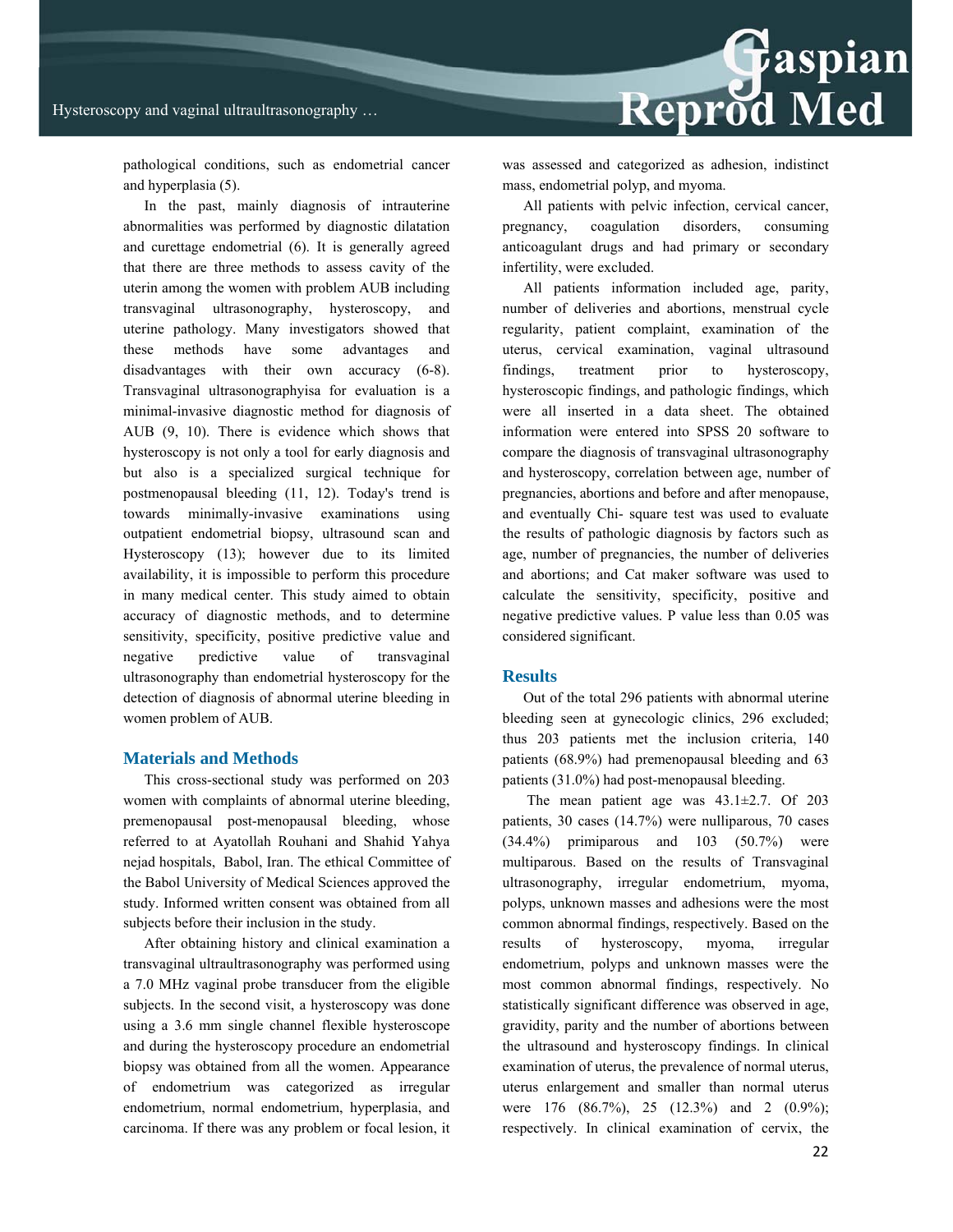# Esmailzadeh et al. Esmailzadeh et al.

| Table 1. Comparison of transvaginal ultrasonography and hysteroscopy with pathology in different lesions |                          |                                      |                                   |              |                      |                                      |                |  |  |  |
|----------------------------------------------------------------------------------------------------------|--------------------------|--------------------------------------|-----------------------------------|--------------|----------------------|--------------------------------------|----------------|--|--|--|
| <b>Findings</b>                                                                                          |                          | Endometria<br>l carcinoma<br>$N(\%)$ | Hyperplasi<br>$\mathbf{a}$<br>N(% | Polyp<br>N(% | <b>Myoma</b><br>N(%) | <b>Normal</b><br>endometrium<br>N(%) | <b>P-value</b> |  |  |  |
| Normal<br>Endometrium                                                                                    | $TVS^*$                  | 3(3.3)                               | 6(6.5)                            | 4(43.5)      | 26(28.3)             | 17(18.5)                             | ${}< 0.001$    |  |  |  |
|                                                                                                          | $\rm{HYS}$ $^{**}$       |                                      | 6(7/9)                            | 28(36.8)     | 30(39.5)             | 12(15.8)                             | 0.145          |  |  |  |
| Irregular<br>endometrium                                                                                 | <b>TVS</b>               |                                      | 8(18.2)                           | 16(36.4)     | 17(38.6)             | 3(6.8)                               | 0.480          |  |  |  |
|                                                                                                          | <b>HYS</b>               |                                      | 2(28.6)                           | 1(14.3)      | 3(42.5)              | 1(14.3)                              | 0.545          |  |  |  |
| Myoma                                                                                                    | <b>TVS</b>               |                                      | 10(31.2)                          | 5(15.6)      | 12(37.5)             | 5(15.6)                              | 0.031          |  |  |  |
|                                                                                                          | <b>HYS</b>               | 1(1.5)                               | 15(22.4)                          | 22(32.8)     | 21(31.4)             | 8(11.9)                              | 0.280          |  |  |  |
| Polyp                                                                                                    | <b>TVS</b>               |                                      | 4(16.7)                           | 4(16.7)      | 13(54.2)             | 3(12.5)                              | 0.293          |  |  |  |
|                                                                                                          | <b>HYS</b>               | 2(3.8)                               | 7(13.5)                           | 16(30.8)     | 20(38.5)             | 7(13.5)                              | 0.576          |  |  |  |
| Indistinct<br>mass                                                                                       | <b>TVS</b><br><b>HYS</b> |                                      | 2(20.0)                           | 2(20.0)      | 6(60.0)<br>1(100)    |                                      | 0.425<br>1     |  |  |  |
| Adhesion                                                                                                 | <b>TVS</b>               |                                      |                                   |              | 1(100)               |                                      | 1              |  |  |  |
|                                                                                                          | <b>HYS</b>               |                                      |                                   |              |                      |                                      |                |  |  |  |

\* TVS: transvaginal ultrasonography, \*\* HYS: hysteroscopy

diagnosis was normal, myoma, polyps, cervicitis, and nabothian cyst in 109 (53.7%), 25 (12.4%), 35 (17.2%), 30 (14.8%) and 4 (1.9%) respectively. Myoma was the most common pathological diagnosis (36%), polyp (34%), hyperplasia (15%), normal (14%) and endometrial carcinoma was the last one (2%).

Ultrasonography and hysteroscopy diagnosis were compared with pathologic diagnosis, in which there was a significant difference only in the normal endometrium, and myoma in ultrasonography (Table 1). From the total number of 92 (45.3%) cases were diagnosed as normal endometrium byultrasonography, there were 61 normal endometrium, 18 myoma, 12 polyp, and 1 case of unknown mass by hysteroscopy  $(p< 0.001)$ , (kappa = 0.53), (CC= 0.47). From the total number of 44 cases (21.6%) diagnosed as irregular endometrium by ultrasonography, there were 7 cases of normal endometrium, 28 myoma, 9 polyp by hysteroscopy (p = 0.35), (kappa = 0.06), (CC = 0.09). From the total number of 32 cases (15.7%) of myoma diagnosed by ultrasonography, there were 3 normal endometrial, 3 irregular endometrium, 12 myoma, 14 polyps by hysteroscopy ( $p = 0.54$ ), (kappa = 0.03), (CC

 $= 0.04$ ). From the total number of 24 (11.8%) polyps diagnosed by ultrasonography, there were 1 irregular endometrial, 8 myoma, and 15 polyps by hysteroscopy  $(p \le 0.001)$ , (kappa = 0.27), (CC = 0.29). From the total number of 10 (4.9%) unknown mass diagnosed by ultrasonography, there were 4 normal endometrium, 3 irregular endometrial, 1 (0.5%) myoma, 2 polyps by hysteroscopy ( $p = 1$ ), (kappa = 0.009), (CC = 0.01). And the only case who had uterus adhesion diagnosis by ultrasonography, had normal endometrium in hysteroscopy ( $p = 0.48$ ), (kappa = 0.1), (CC = 0.3).

The sensitivity, specificity, positive predictive value and the negative predictive value of transvaginal ultrasonography were 74.2% (CI= 54.9-83.6), 49.75% (CI= 45.6-77.7), 71.9% (CI= 40.1-77.8) and 54.3% (CI= 49.1-73.6), respectively.

The sensitivity, specificity, positive predictive value and the negative predictive value of hysteroscopywere 91.67% (CI= 80.9-97.6), 86% (CI= 80.9-95.6), 85.9% (CI=79.3-93.6) and 88.7% (CI= 75.5-89.16), respectively (Table 2).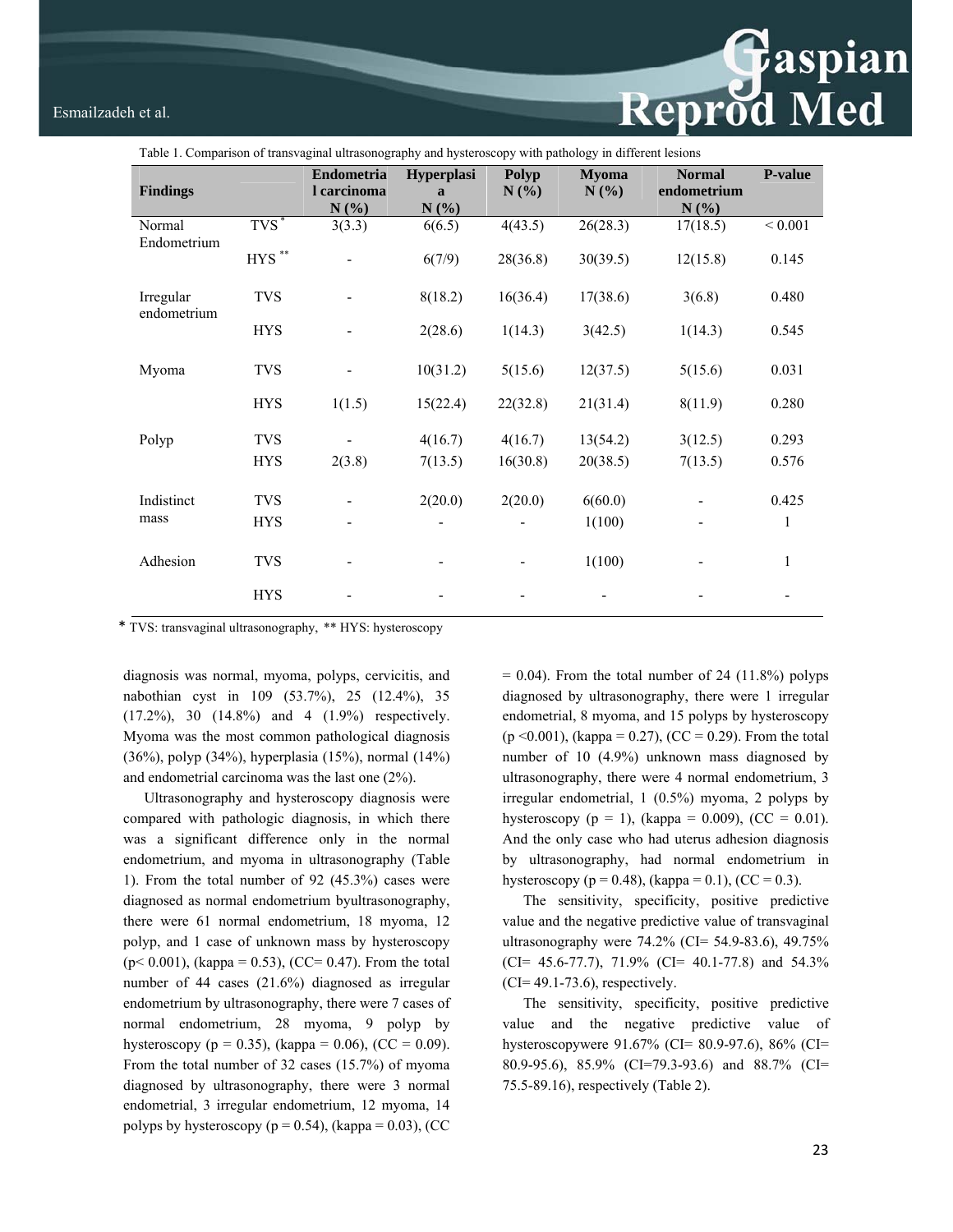**Example 18**<br>Reprod Med

# Hysteroscopy and vaginal ultraultrasonography …

Table 2. Diagnostic value of transvaginal ultrasonography and hysteroscopy compared with pathology in different lesions.

| <b>Diagnosis</b> | $LR-CI1$            | $LR + CI2$          | NPV CI <sup>3</sup> | PPV CI <sup>4</sup>      | <b>Specificity</b> | <b>Sensitivity</b> |
|------------------|---------------------|---------------------|---------------------|--------------------------|--------------------|--------------------|
|                  | 95%                 | 95%                 | 95%                 | 95%                      | CI 95%             | CI 95%             |
| Normal           |                     |                     |                     |                          |                    |                    |
| endometrium      | $0.90(0.81-1.02)$   | $1.86(0.92 - 3.78)$ | $57(50-64)$         | $61(43-79)$              | $90(85-96)$        | $18(11-26)$        |
| <b>TVS</b>       | $0.96(0.86 - 1.08)$ | $1.25(0.63 - 2.50)$ | $63(56-71)$         | $43(25-61)$              | $87(82-93)$        | $16(8-24)$         |
| <b>HYS</b>       |                     |                     |                     |                          |                    |                    |
| Myoma            |                     |                     |                     |                          |                    |                    |
| <b>TVS</b>       | $0.99(0.74 - 1.32)$ | $1.02(0.62 - 1.66)$ | 84(78-91)           | $16(8-24)$               | $63(56-70)$        | $38(21-54)$        |
| <b>HYS</b>       | $1.14(0.92 - 1.41)$ | $0.79(52.0-1.19)$   | $64(56-72)$         | $28(18-38)$              | $60(52-69)$        | $31(20-42)$        |
|                  |                     |                     |                     |                          |                    |                    |
| Polyp            |                     |                     |                     |                          |                    |                    |
| <b>TVS</b>       | $1.29(1.04 - 1.58)$ | $0.47(0.19-1.18)$   | $85(79-91)$         | $6(0-12)$                | $65(58-72)$        | $17(2-32)$         |
| <b>HYS</b>       | $1.05(0.84-1.29)$   | $0.91(0.57-1.45)$   | 74(66-81)           | $24(14-34)$              | $66(59-74)$        | $31(18-43)$        |
| Hyperplasia      |                     |                     |                     |                          |                    |                    |
| <b>TVS</b>       | $0.94(0.68 - 1.28)$ | $1.38(0.38-4.99)$   | 95(92-99)           | $7(-2-16)$               | 85(81-90)          | $20(-5-45)$        |
| <b>HYS</b>       | $1.17(1.11-1.24)$   |                     | 99(98-100)          |                          | 85(80-90)          |                    |
| Carcinoma        |                     |                     |                     |                          |                    |                    |
| <b>TVS</b>       | $1/02(1/00-1/04)$   | -                   | $78(72-84)$         | $\overline{\phantom{a}}$ | 98(96-100)         |                    |
| <b>HYS</b>       | $1/02(1/00-1/03)$   |                     | 97(94-99)           |                          | 98(97-100)         |                    |
|                  |                     |                     |                     |                          |                    |                    |

<sup>1</sup>LR-CI95%: Negative (LR−) Likelihood Ratio and their *Confidence Intervals*,<sup>2</sup> LR + CI95%: Positive (LR+) Likelihood Ratio and their *Confidence Intervals ,* <sup>3</sup> NPV CI95%: *negative* predictive value *(NPV)* and their *Confidence Intervals , <sup>4</sup>* PPV CI95%: *Positive* predictive value *(NPV)* and their *Confidence Intervals*, <sup>5</sup> TVS: transvaginal ultrasonography; <sup>6</sup> HYS: hysteroscopy

### **Discussion**

The results of this study showed that hysteroscopy has a higher diagnostic value than transvaginal ultrasonography in the diagnosis of intrauterine pathology leading to AUB. The obtained sensitivity, specificity, positive predictive value, negative predictive value and confidence intervals showed that transvaginal ultrasonographyhas not only lower diagnostic value thanhysteroscopy, but also it does not have acceptable sensitivity and specificity. However, it has a good specificity in diagnosing normal endometrium. In the study of Carlson et al. the sensitivity and specificity of transvaginal ultrasonography in the diagnosis of endometrial lesions were obtained 100% and 75%, respectively (14). The results of present study are consistent with the results of similar studies; in all studies in this area, hysteroscopy had higher diagnostic value than transvaginal ultrasonography.

In a study conducted by Ryu et al. sensitivity of transvaginal ultrasonography in the evaluation of patients with AUB was 79% and specificity of 45.8%, positive predictive value of 83% and negative predictive value of 39.3%, but the sensitivity of hysteroscopy was obtained 95.1%, specificity of 83.3% and positive predictive value of 96.2%, and negative predictive value of 84.8%. The obtained sensitivity and

specificity for transvaginal ultrasonography in this study was close to the amount calculated in our study (5).

Markris et al. concluded that hysteroscopy is more reliable in the evaluation of uterine cavity lesions that is consistent with the results of our study (15). In the study of Alborziet al. on 81 cases, same as our study, hysteroscopy showed higher diagnostic value, but the specificity of transvaginal ultrasonography was calculated higher than our study, that due to high positive predictive value (94%), the differences between the two studies can be due to differences in sample size  $(16)$ .

Baliket al. in a study in 2011on 46 patients found that the sensitivity of transvaginal ultrasonography in the diagnosis of endometrial polyps was 100%, while the specificity was 56.4%; the sensitivity of hysteroscopy was obtained 99.9%, specificity of 100%, andbased on our study, hysteroscopy had higher total performance test results than transvaginal ultrasonography (10).

In the study of Niknejad et al. in 2010, 670 women with AUB were examined; the results showed the sensitivity, specificity, positive predictive value and negative transvaginal ultrasonography in detecting endometrial polyps: 88.3%, 91.9%, 86.6% and 90.8%, respectively; Hysteroscopy had the sensitivity of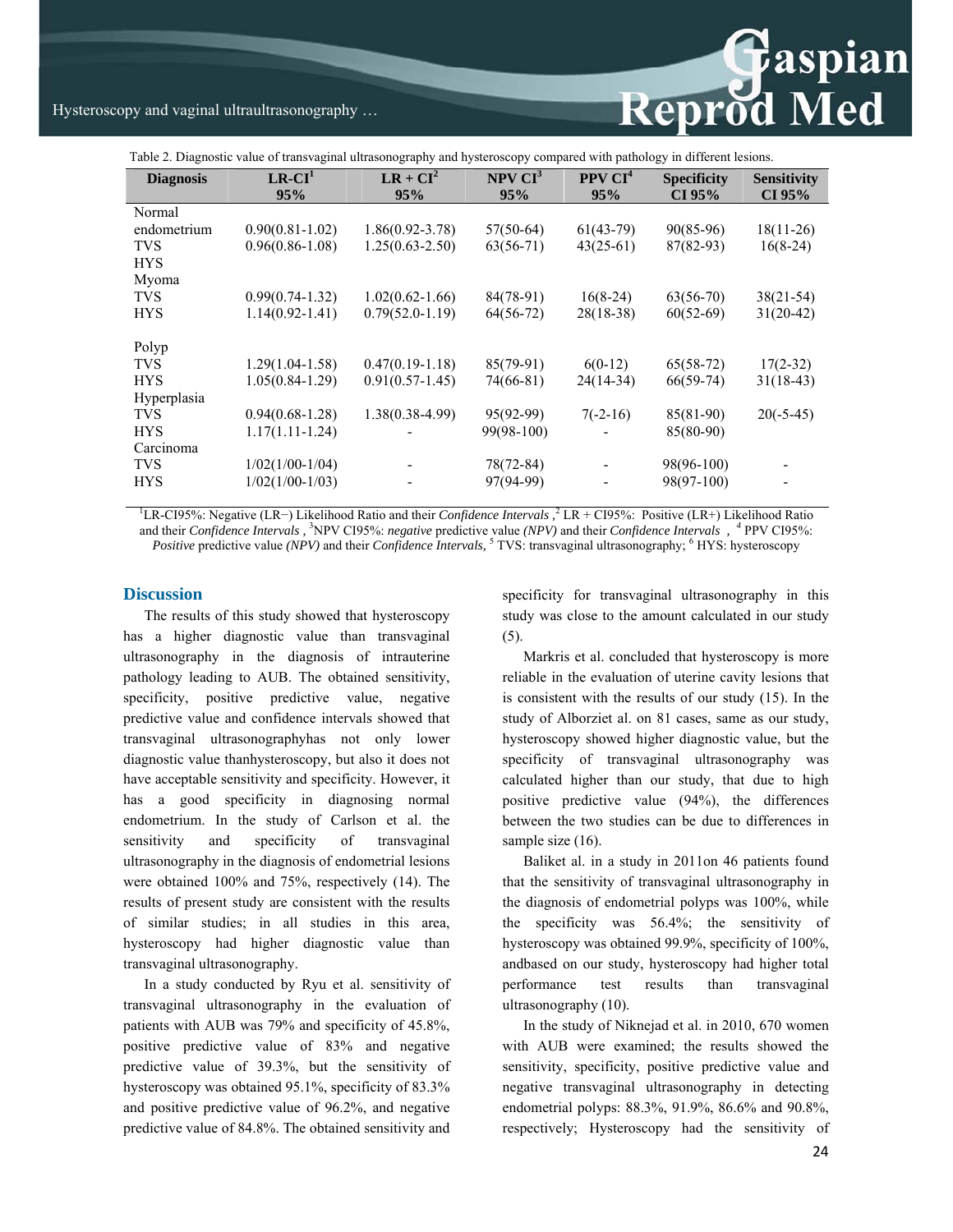

98.9%, specificity of 99.6%, positive predictive value 89.4% and 90.7% negative predictive value, which were consistent with the results of our study (7).

In a study by Aslam et al. in 2007, 100 women with AUB were examined, and the results of their study showed the sensitivity, specificity, positive predictive value and negative transvaginal ultrasonography in the diagnosis of hyperplasia of the endometrium as 61.5%, 79.8%, 81.6% and 89.4%. For hysteroscopy, the sensitivity of 92.9%, specificity of 94.3%, positive predictive value of 89.7%, and negative predictive value of 93.7% (9). In our study, hysteroscopy had also higher reliability in the diagnosis of uterine lesions.

Also, in the study of Nanda et al. in 2002 on patients with abnormal uterine bleeding, sensitivity and specificity of TVS in the diagnosis of myoma were 70% and 99.6%, and the sensitivity and specificity of hysteroscopy were 100 % and 98.9%, respectively (17).

The important point in our study compared to other studies is that diagnostic value of hysteroscopy and transvaginal ultrasonography in the diagnosis of intrauterine lesions was calculated lesions base, which is not investigated in other studies. This is an important issue due to different consequences and treatment of various pathologies. The main disadvantage of this study, considering the high prevalence of AUB, is the sample size; because of incomplete information and lack of access to patient records, no more than 203 patients were available.

## **Conclusion**

Based on the results of this study, sensitivity, specificity, positive and negative predictive value of hysteroscopy were higher than the transvaginal ultrasonographyhas in the diagnosis of polyps, myoma, abnormal endometriosis, and other uterine lesions and according to the obtained compatibility with the pathological results and hysteroscopy, hysteroscopy is suggested as an appropriate and precise method for the diagnosis of uterine lesions.

### **Acknowledgements**

We would like to thank them for clinical research development unit of Rouhani Hospital of Babol.

## **Conflict of interest**

None declared.

# **References**

- 1. Moradan S. Evaluation the pathologic reports of 92 cases of hysterectomy and 80 cases of diagnostic curettage in patients with abnormal uterine bleeding. Zahedan J Res Med Sci (ZJRMS)2012;13 (suppl 1):37.
- 2. Awwad JT, Toth TL, Schiff I. Abnormal uterine bleeding in the perimenopause. Int J Fertil Menopausal Stud1993 Sep-Oct;38(5):261-269.
- 3. Clark TJ, Voit D, Gupta JK, Hyde C, Song F, Khan KS. Accuracy of hysteroscopy in the diagnosis of endometrial cancer and hyperplasia: a systematic quantitative review. JAMA 2002 Oct 2;288(13):1610-1621.
- 4. Al-Mahrizi S, Tulandi T. Treatment of uterine fibroids for abnormal uterine bleeding: myomectomy and uterine artery embolization. Best Practice & Research Clinical Obstetrics & Gynaecology2007;21(6):995-1005.
- 5. Ryu JA, Kim B, Lee J, Kim S, Lee SH. Comparison of transvaginal ultrasonography with hysterosonography as a screening method in patients with abnormal uterine bleeding. Korean J Radiol2004 Jan-Mar;5(1):39-46.
- 6. Mortakis AE, Mavrelos K. Transvaginal ultrasonography and hysteroscopy in the diagnosis of endometrial abnormalities. J Am Assoc Gynecol Laparosc1997 Aug;4(4):449-452.
- 7. Niknejadi M, Haghighi H, Ahmadi F, Niknejad F, Chehrazi M, Vosough A, Moenian D. Diagnostic accuracy of transvaginal sonography in the detection of uterine abnormalities in infertile women. Iran J Radiol 2012 Sep;9(3):139-144.
- 8. Takac I. Transvaginal ultrasonography with and without saline infusion in assessment of myometrial invasion of endometrial cancer. J Ultrasound Med2007 Jul; 26(7): 949-55; quiz 56-57.
- 9. Aslam M, Ijaz L, Tariq S, Shafqat K, Meher-Un-Nisa, Ashraf R, Kazmi T. Comparison of transvaginal sonography and saline contrast sonohysterography in women with abnormal uterine bleeding: correlation with hysteroscopy and histopathology. Int J Health Sci (Qassim)2007;1(1):17-24.
- 10. Balić D, Balić A. Office hysteroscopy, transvaginal ultrasound and endometrial histology: a comparison in infertile patients. Acta Medica Academica 2011;40(1):34-38.